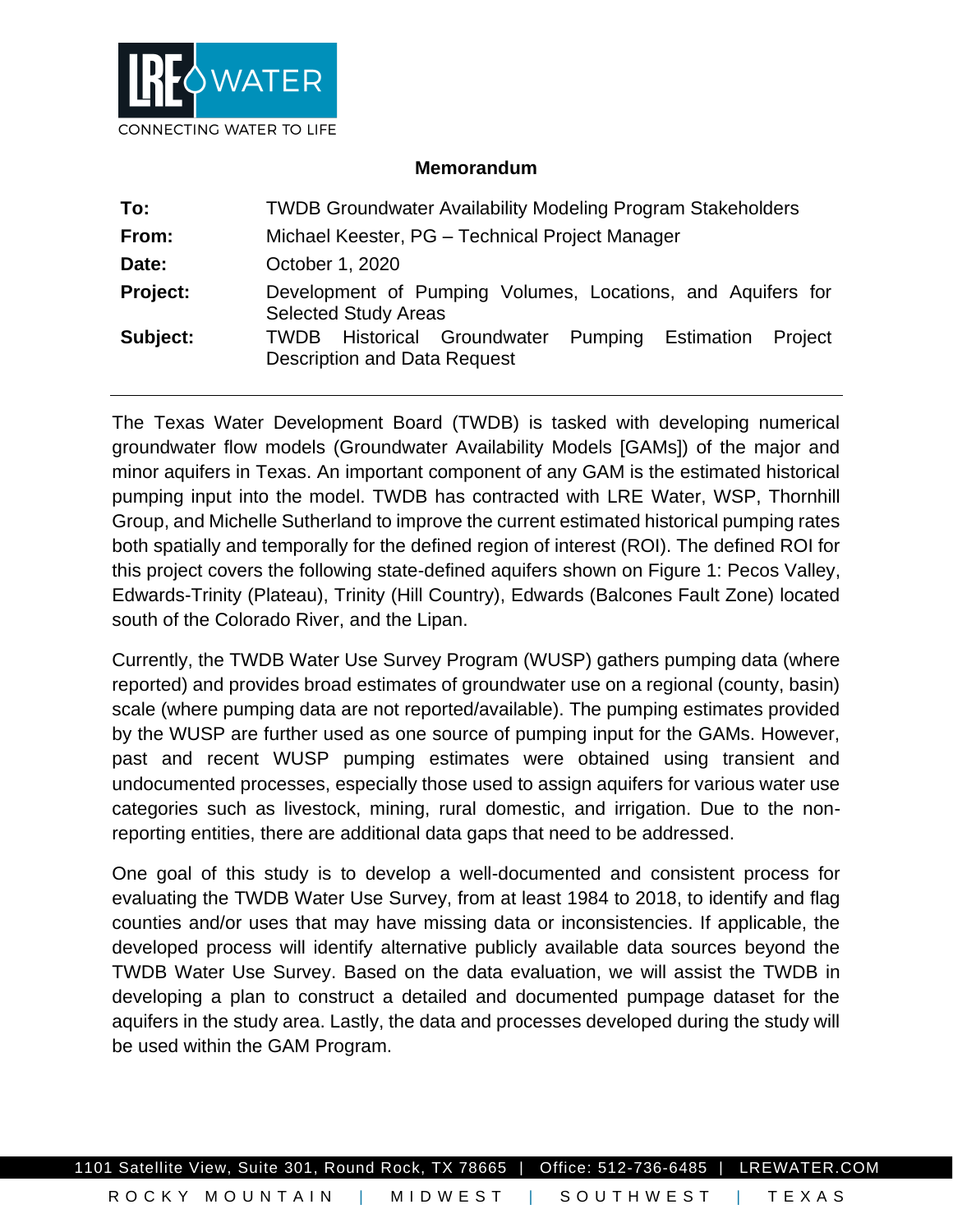

<span id="page-1-0"></span>**Figure 1. Study area aquifers.**